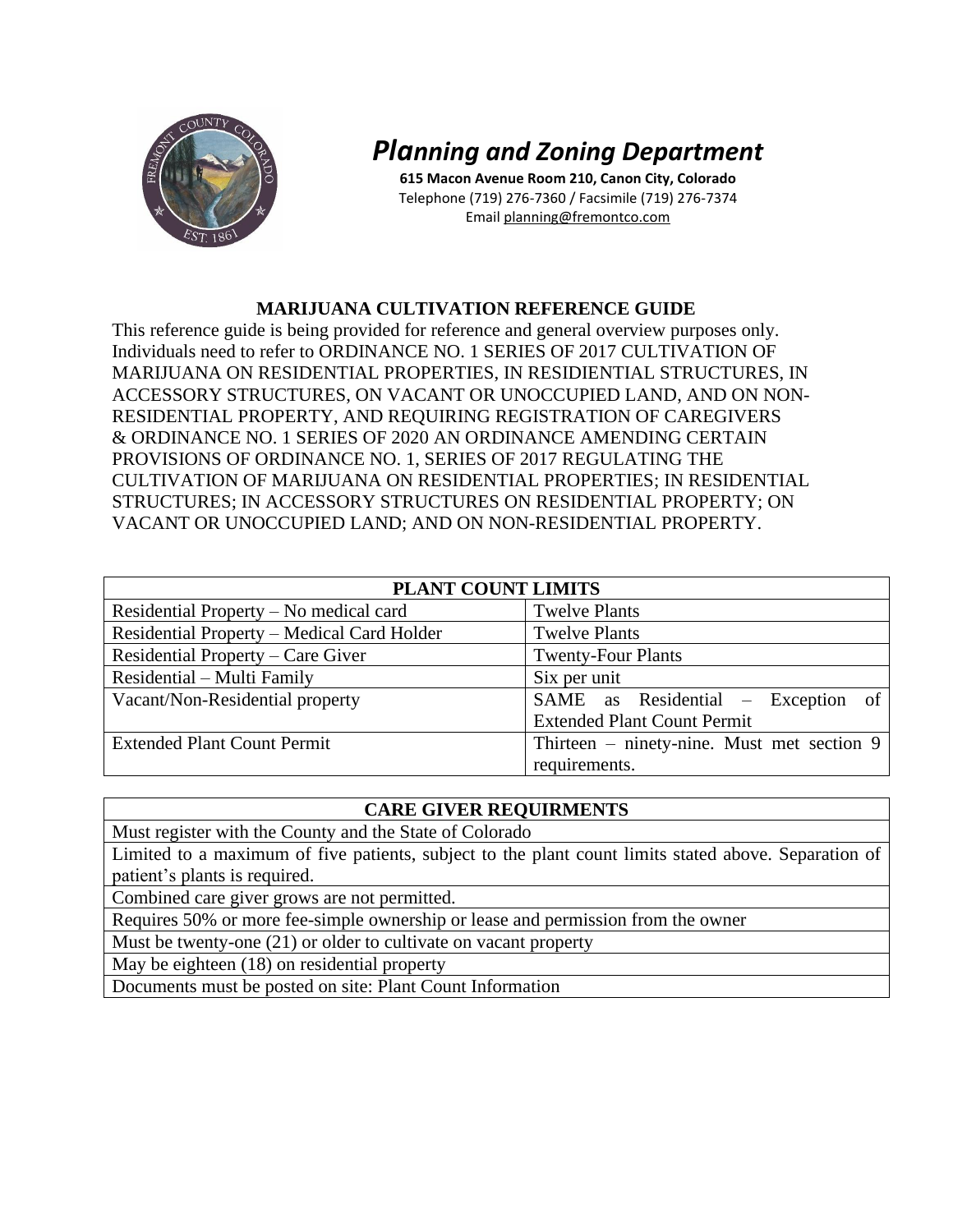## **GENERAL REQUIRMENTS/PROVISIONS**

Retail/recreational marijuana is prohibited per Ordinance 2013-1

Cultivation of marijuana is only permitted by adults over twenty-one (21) years of age

Any area used for Cultivation must not be accessible to any one under the age of twenty-one (21) unless such an individual has a medical card or is a registered caregiver

Cultivation cannot be perceptible from the exterior of the structure or property

Cultivation can not result in any of the following: Common Visual Observance, light pollution, glare, or brightness, smell or odor of marijuana or unusual smells or odors nor generally found in the surrounding area, undue or unusually high volumes of traffic, noise from exhaust fans, other equipment or sources connected to such cultivation that can be heard on a continuous basis lasting longer than two (2) hours in a 24-hour period or occurring between 9 p.m. and 6 a.m.

Cultivation in a Travel Trailer Park, Campground, or on any other property allowing temporary or containing temporary residential uses by non-owners

Documents must be posted on site: Plant Count Information

# **GENERAL REQUIREMENTS – Residential Property**

Buildings/Structures must be Code and Zoning Compliant

Cultivator must reside on the property

Accessory Structures to include greenhouses must be located on the same property and occupied by the individual cultivating

Indoor Cultivation: Any area or structure, or portion thereof must be in a secure area: Area only accessible to the person cultivating, and inaccessible to individuals under twenty-one years of age

Outdoor Cultivation: Area must be completely fenced and screened with a locked gate, and not be perceptible from any right-of-way or residence or other public area.

Subject to plant count limits stated above

# **GENERAL REQUIREMENTS – Vacant, Unoccupied Property**

Buildings/Structures must be Code and Zoning Compliant

Accessory Structures to include greenhouses must be located on the same property and occupied by the individual cultivating

Structure Cultivation: Any area or structure, or portion thereof must be in a secure area: Area only accessible to the person cultivating, and inaccessible to individuals under twenty-one years of age

Outdoor Cultivation: Area must be completely fenced and screened with a locked gate, and not be perceptible from any right-of-way or residence or other public area.

**Cultivation of personal recreational marijuana is prohibited** 

Subject to plant count limits stated above

## **Extended Plant Count Permits (EPCP)**

May occur on residential and vacant or unoccupied property

Individual cultivating must reside in the dwelling (if applicable)

Only one EPCP shall be issued per lot and are non-transferable

Plant Count: Minimum of thirteen and maximum of ninety-nine plants

Lot, parcel, or tract must have an established address

Lot, parcel, or tract must be a minimum of five (5) acres in size